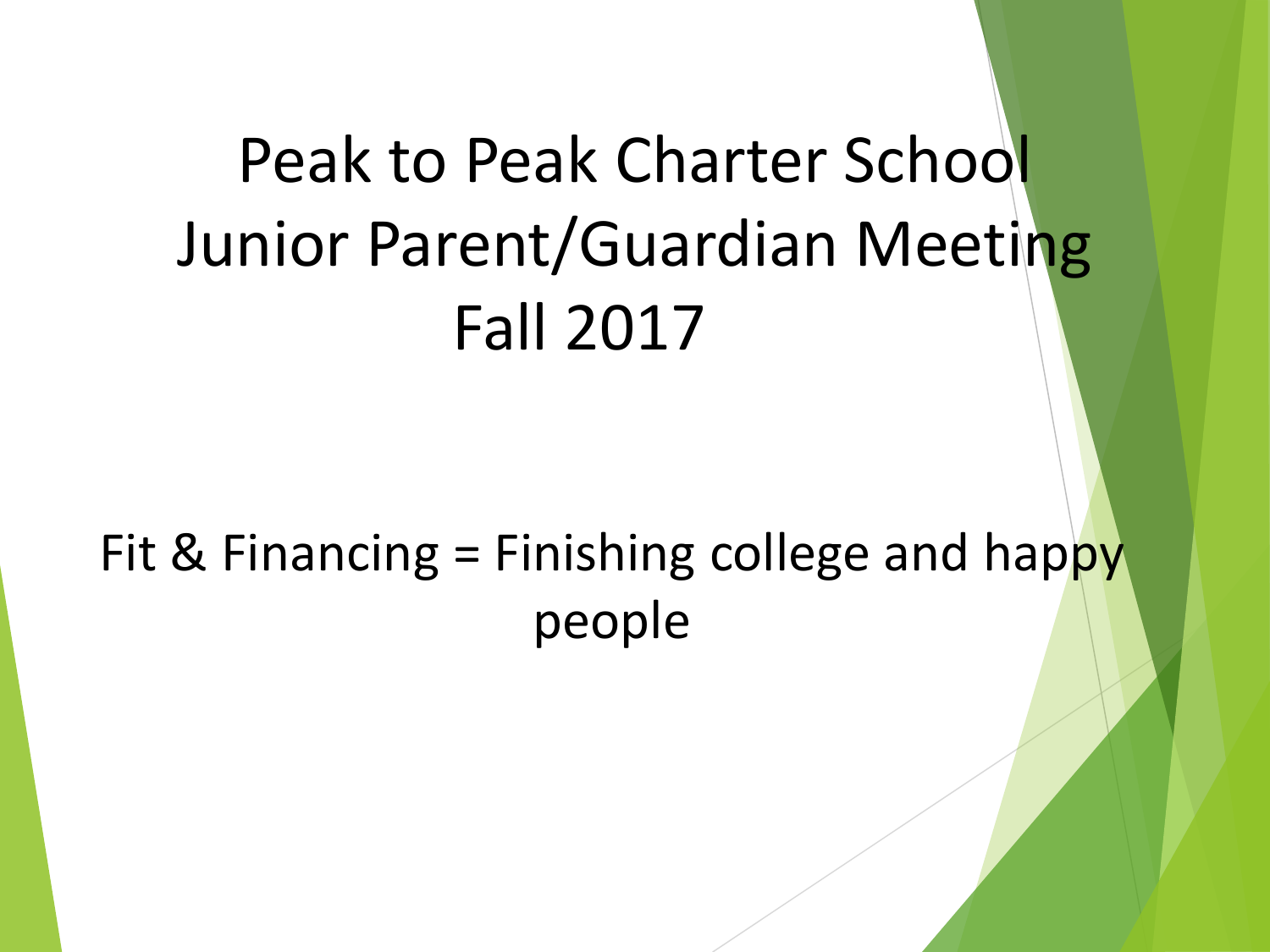#### **Objectives**

- Balance & Wellness for your student
- Learn about college admissions from past P2P alumni
- Learn what is available on Naviance **College admissions testing**
- How to pay for college/new SMART tool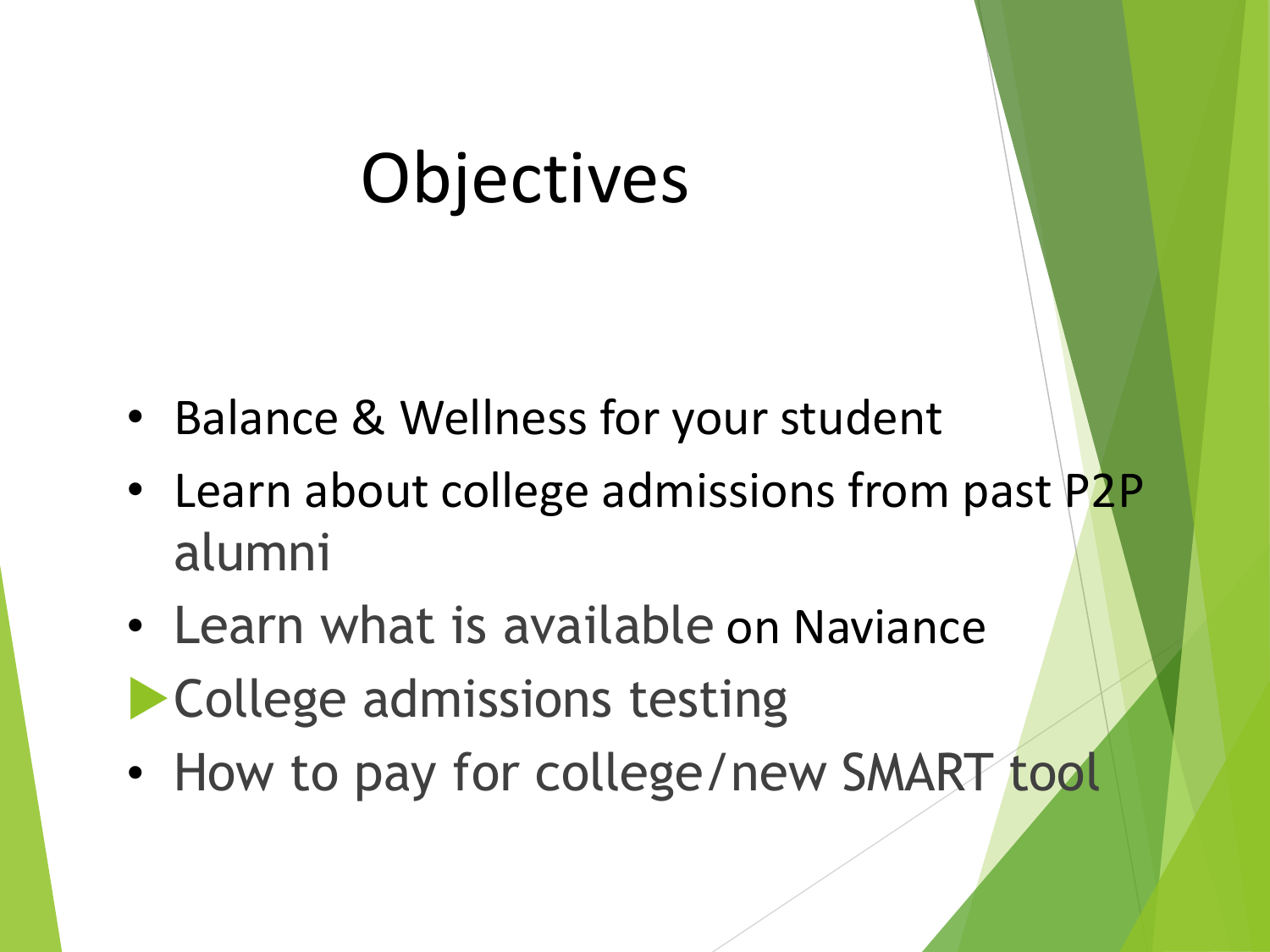# Ski/College game

- **1. 1. Get in small group**
- **2. 2. Make sure every group has one game board**
- **3. 3. Using your tokens,**
- **4. see if you can guess whether a college is:**
	- **1. GREEN: accepts 80-100% of applicants**
	- **2. BLUE: accepts 51-79% of applicants**
	- **3. BLACK: accepts 31-50% of applicants**
	- **4. DOUBLE BLACK: accepts 11-29% applicants**
	- **5. TRIPLE BLACK: accepts under 1-10%**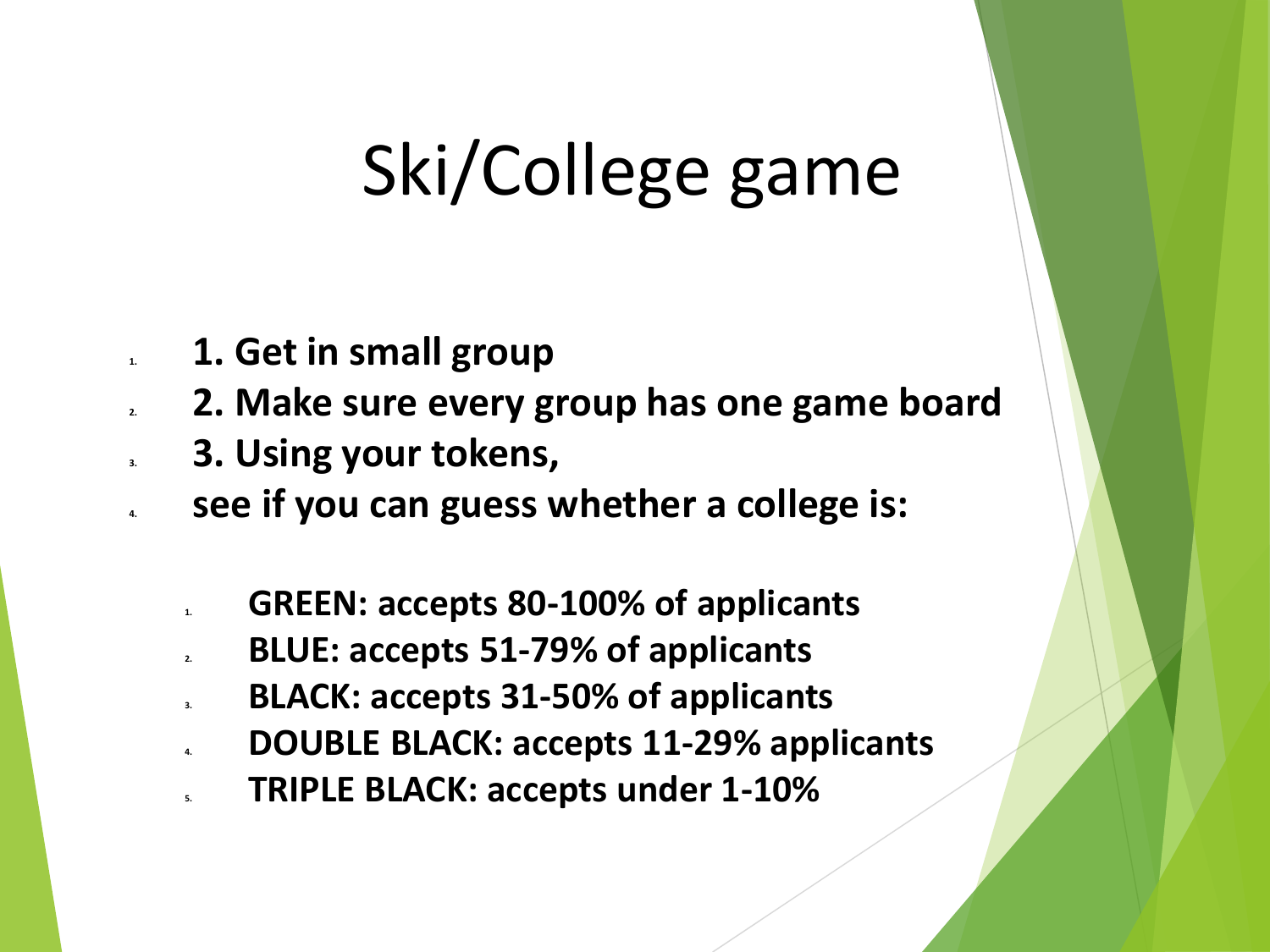#### College Research Seminar January-April

- Learn from Alumni and Seniors who have gone through the college process
- Course selection-balance senior year (time for application process)
- Important factors in determining college admissions
- College research & list creation
- College field trips
- Majors & careers exploration
- Financial Aid process; WUE information
- Common Application
- Prepare a Resume for Counselor writing letter of Rec
- Junior & Counselor Meeting: parent/guardian required to attend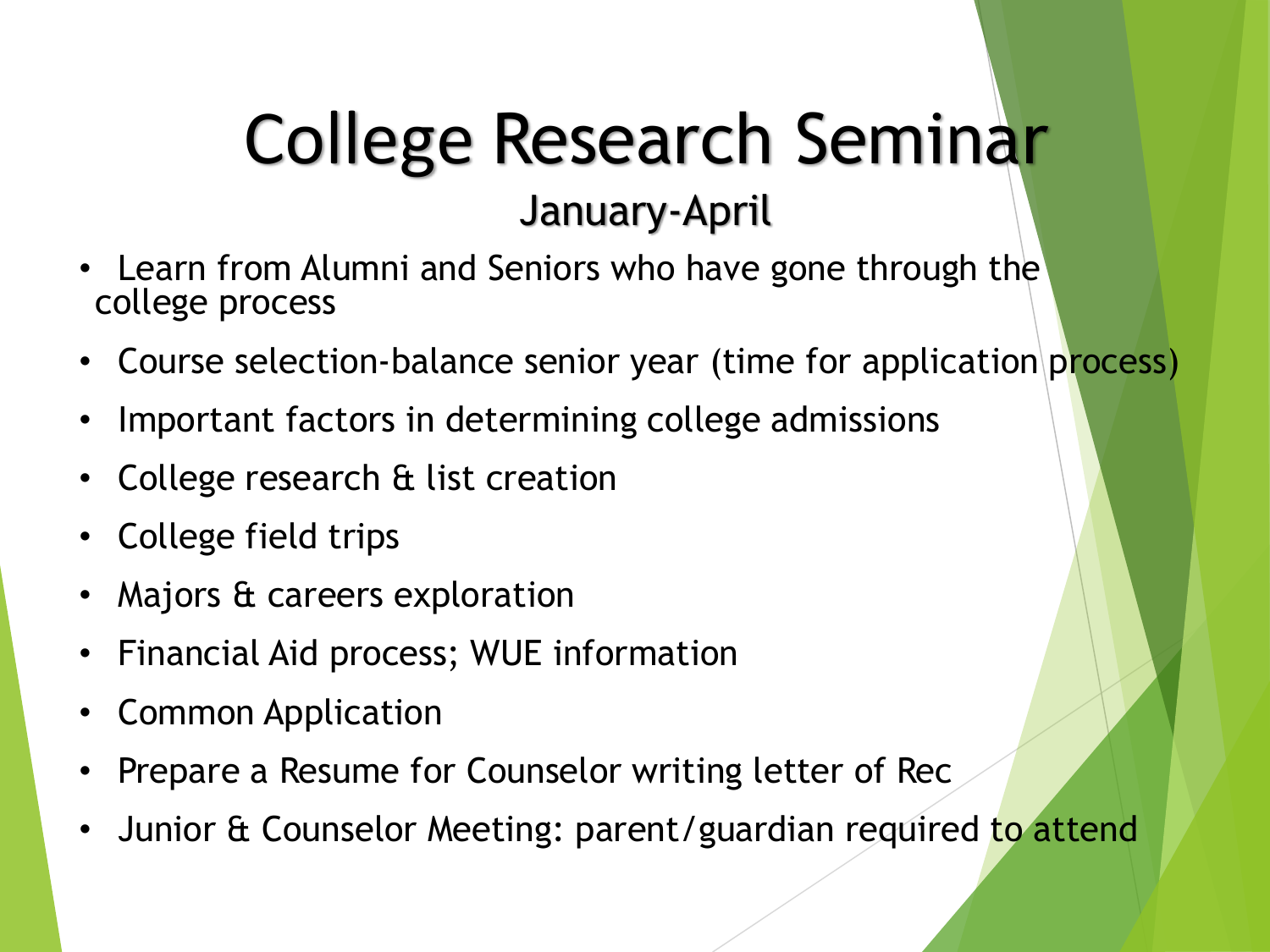#### Testing &Timeline –(Handout)

**1.) Mandatory at Peak to Peak/we sign you up: Practice SAT with essay: February CO STATE SAT (optional essay) April**

Further College Admissions Testing: Sign up on your own! SAT & SAT Subject tests (collegeboard.com) ACT (ACT.org)

- **2. Juniors & families: one on one meeting Jan-February with your counselor**
- **3.) Case Studies Presentation: Parent/Guardian/Student night for 11th**

 $\blacktriangleright$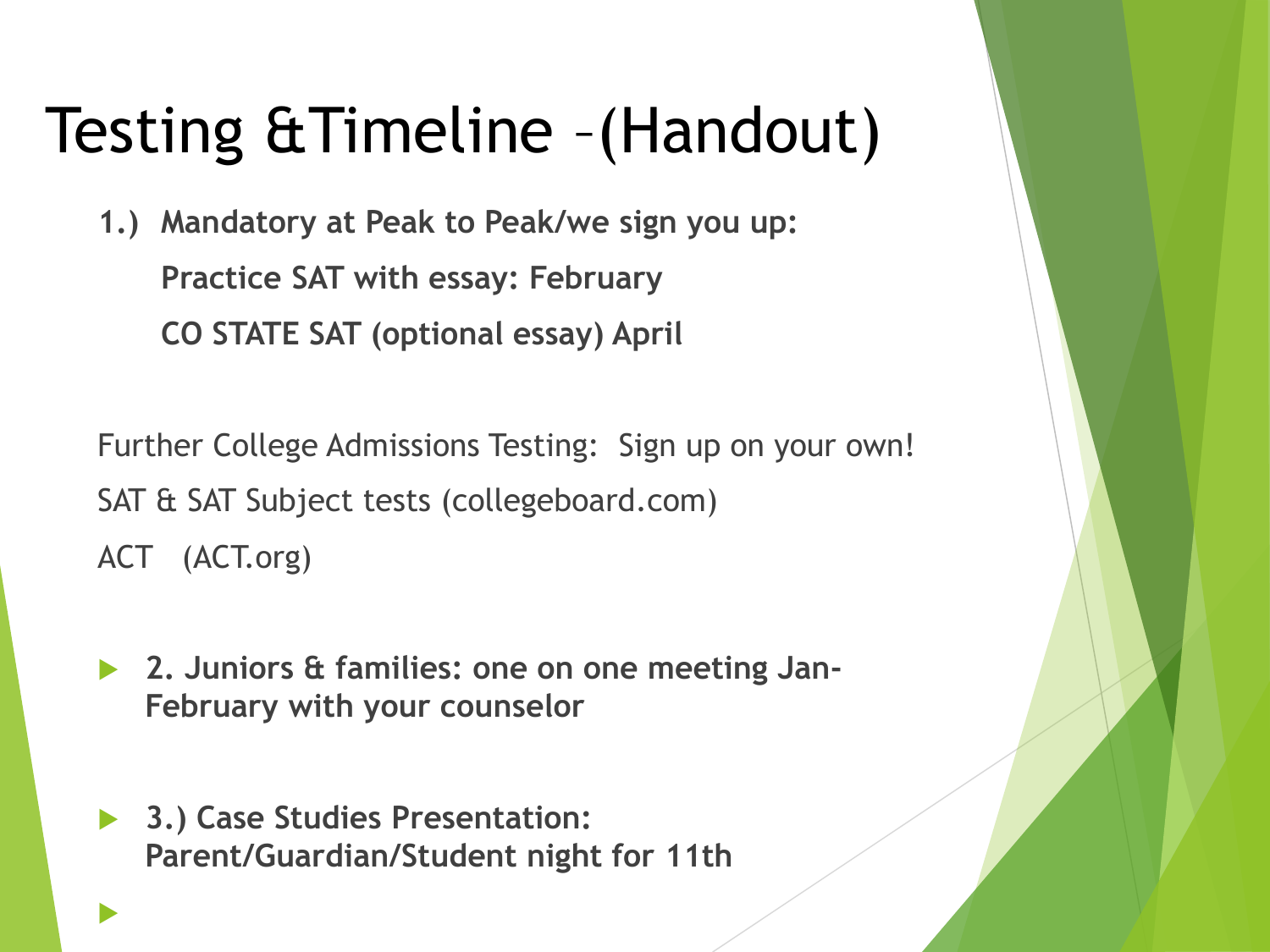#### Naviance

- Sign up for college visits
- Ideas list of colleges
- Final list of colleges
- **Deadlines**
- College Search/Graphs or Scattergrams
- Parent brag sheet
- Resume
- Profile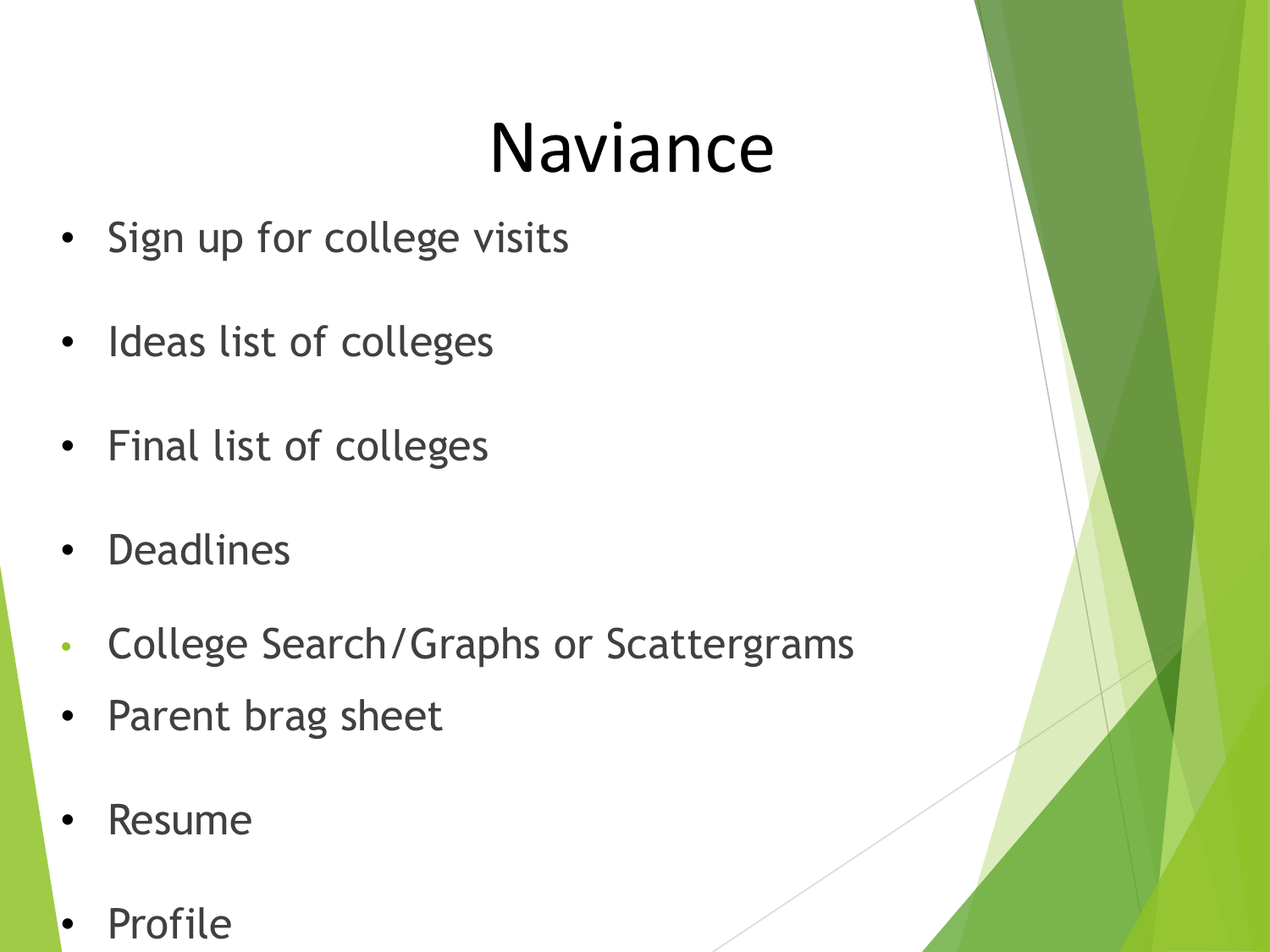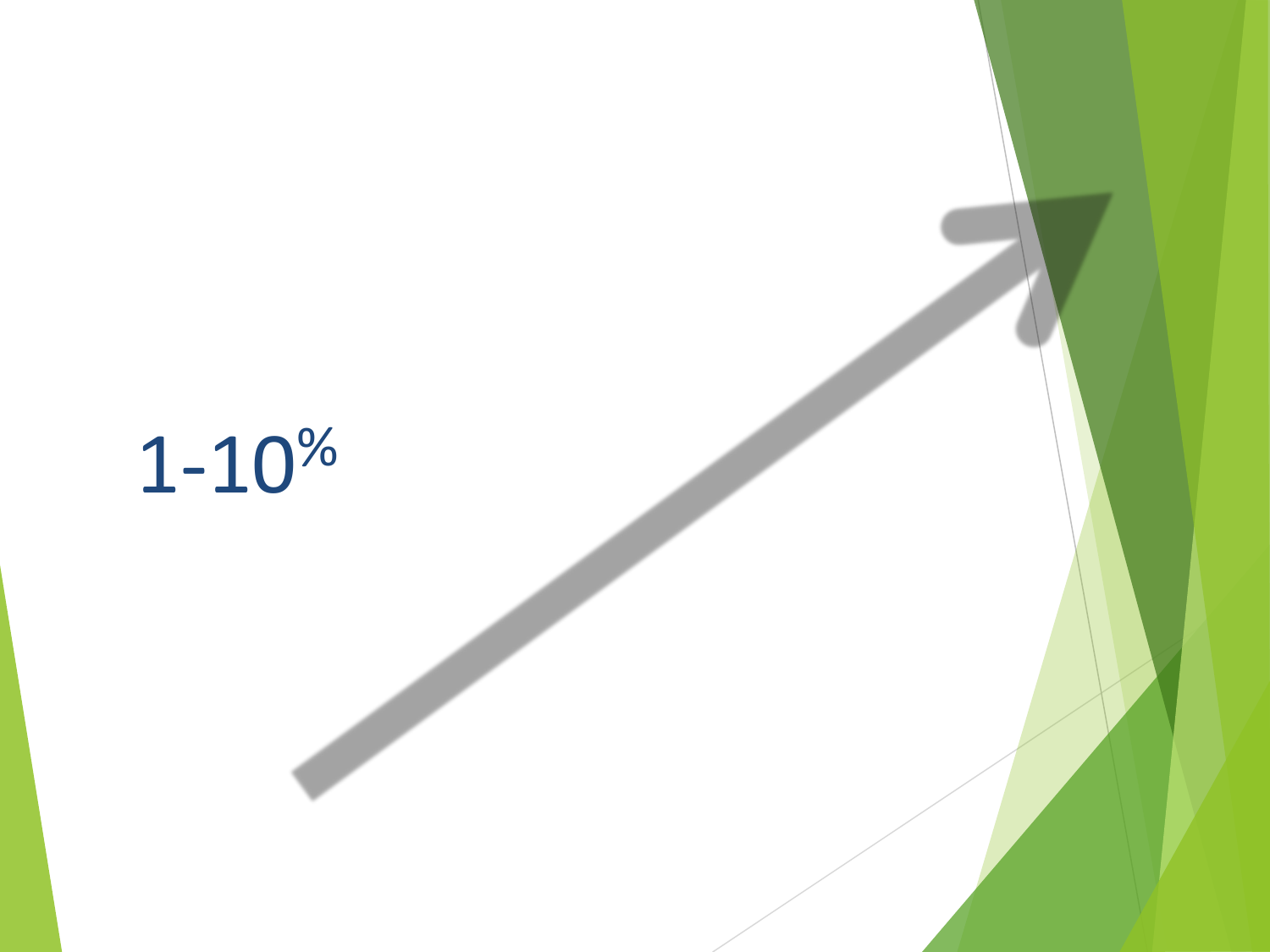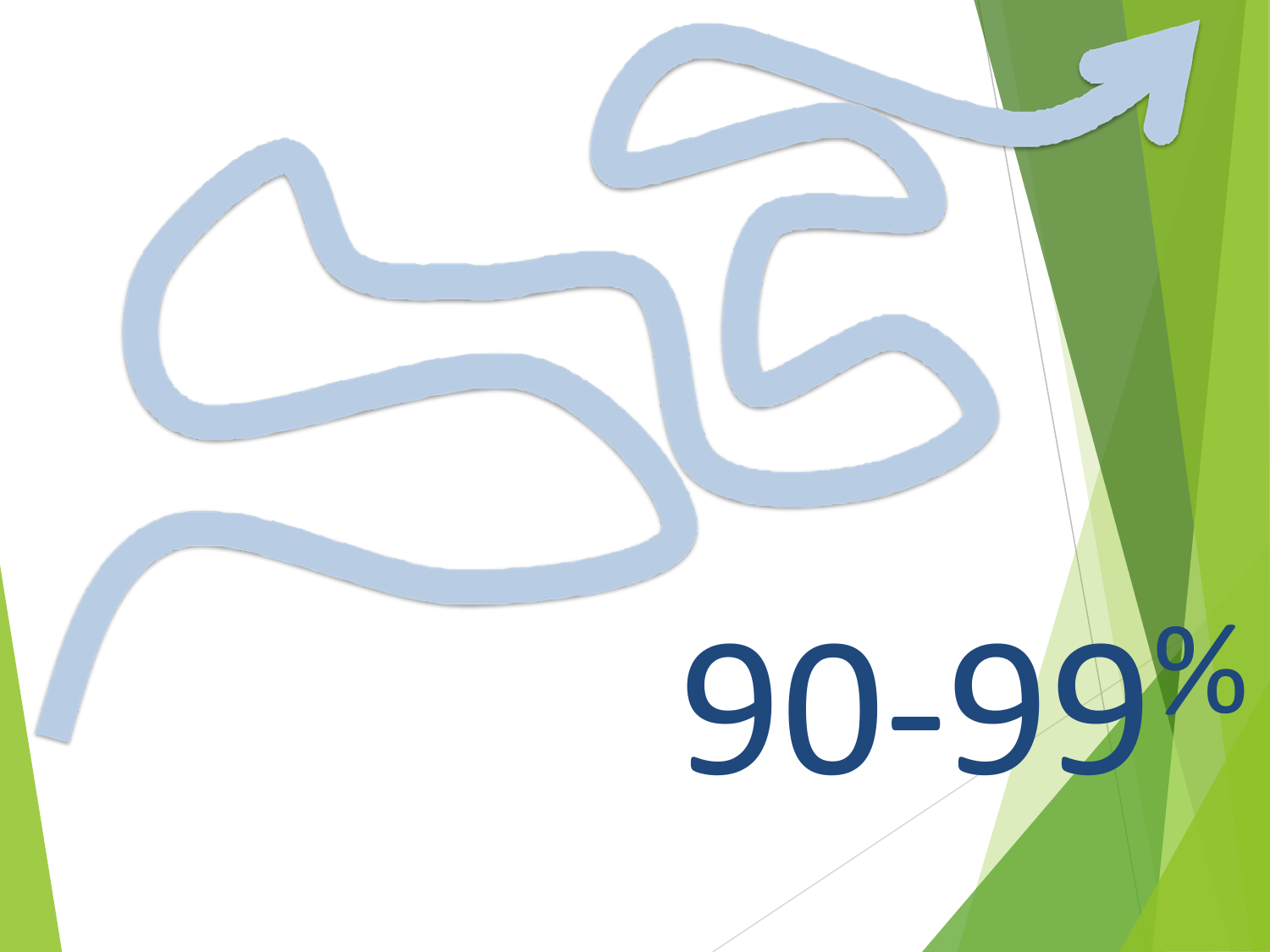#### **The Seventy-Seventy Rule**

# 70% of colleges accept MORE than 70% of their applicants!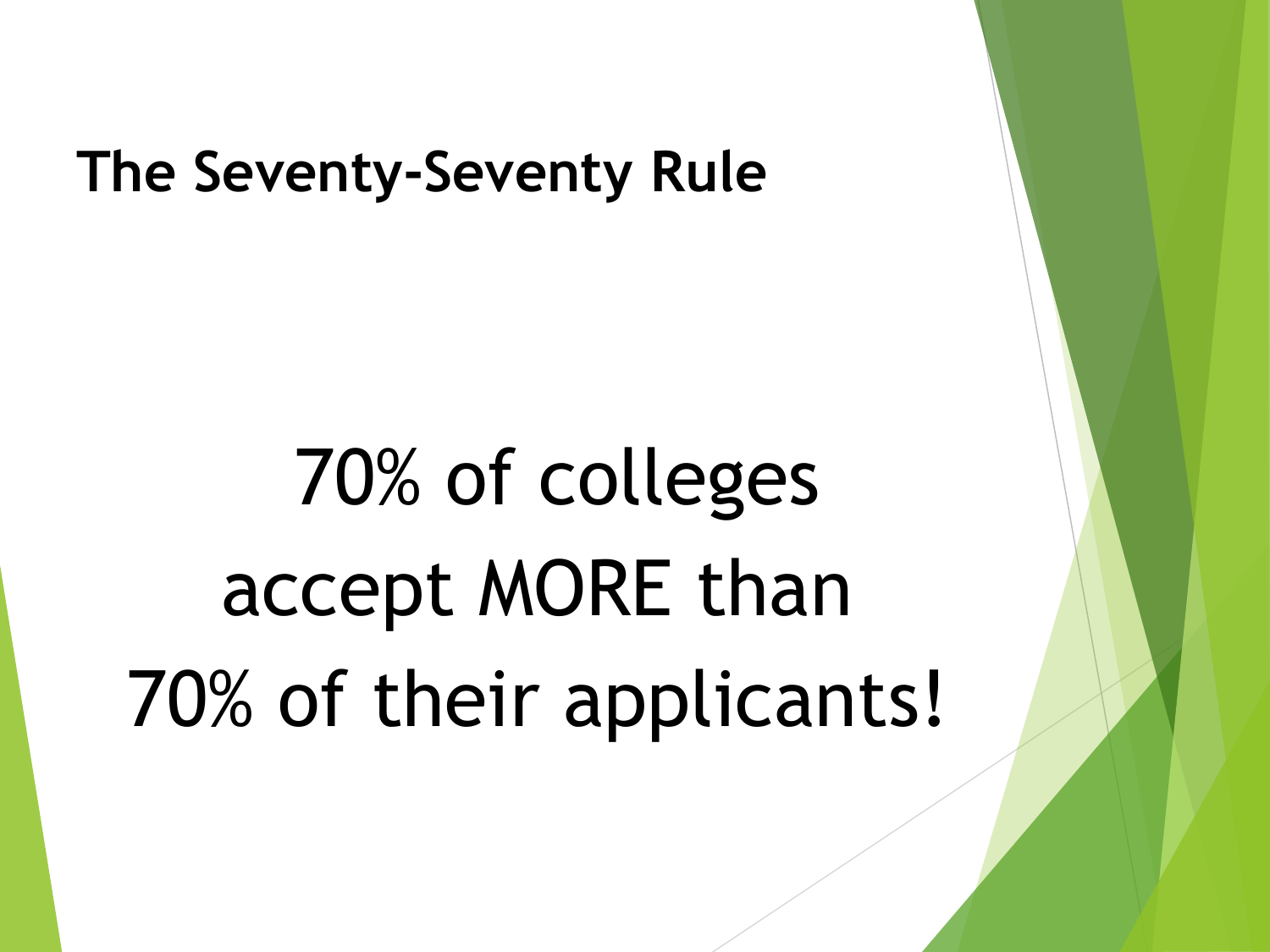#### A Good College List…

- Includes 2 safety schools
- Includes 2 match schools
- For every reach school on list, need balance of a likely school
- We highly suggest no more than 10 schools total!
- Meets student's priorities/fit
- Appropriate for family's financial situation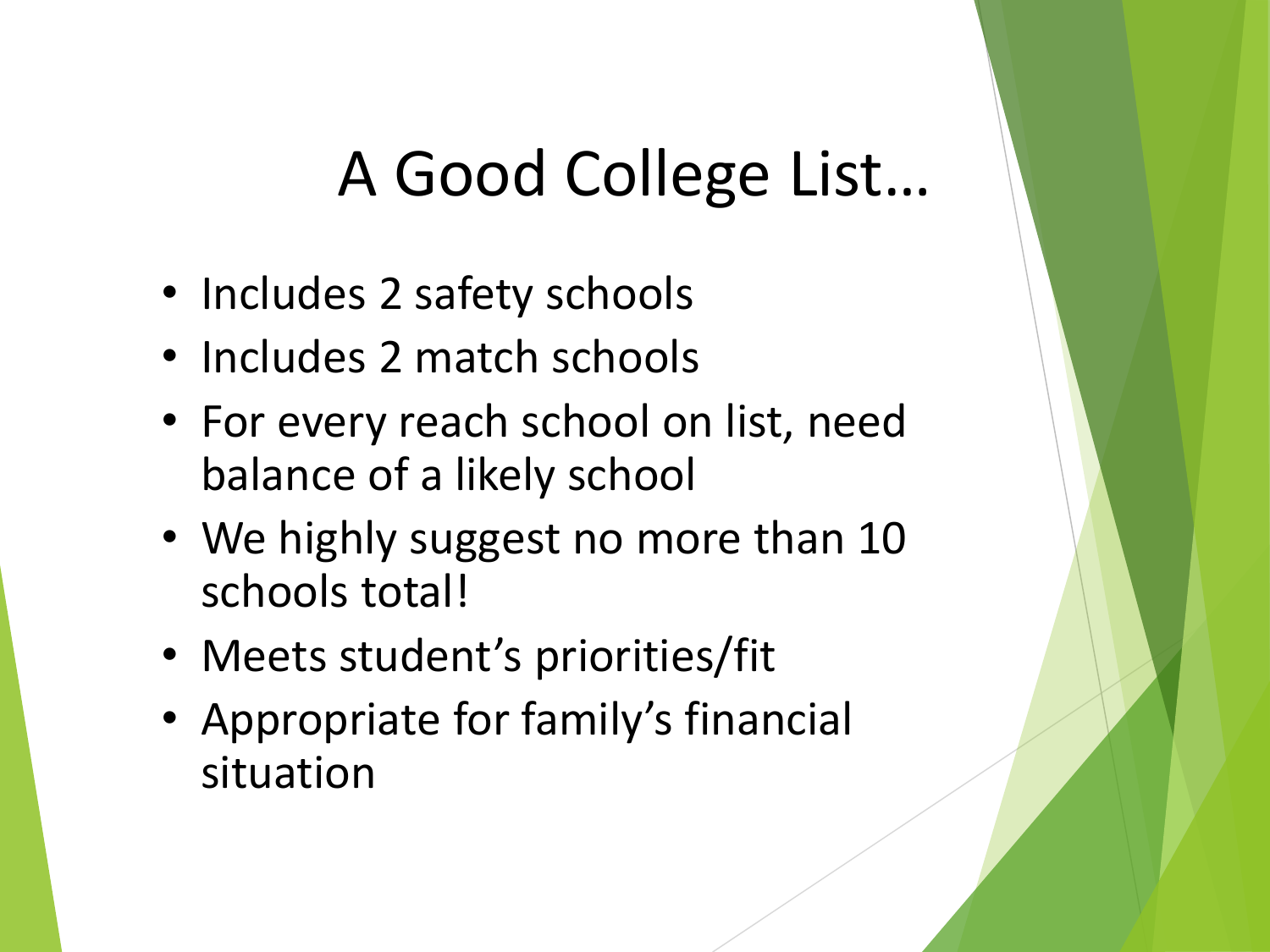#### Student A

**GPA:** 4.71 weighted, 4.0 unweighted **ACT:** 31 (out of 36) **Rigor**: College prep curr.: 9 AP classes, 7 honors, Dean's list

Activities: Science Bowl, acting, debate, NHS, PAC leader, tutoring, Citizen of the Year, rhythmic gymnastics 10 yrs

**Colleges applied to:** Boston Univ; CU; Mines; DU; Univ of Edinburgh; Harvard; Univ of Penn; Tufts; Wellesley **Acceptances:** Where do you think she got in? **Attended:** Where?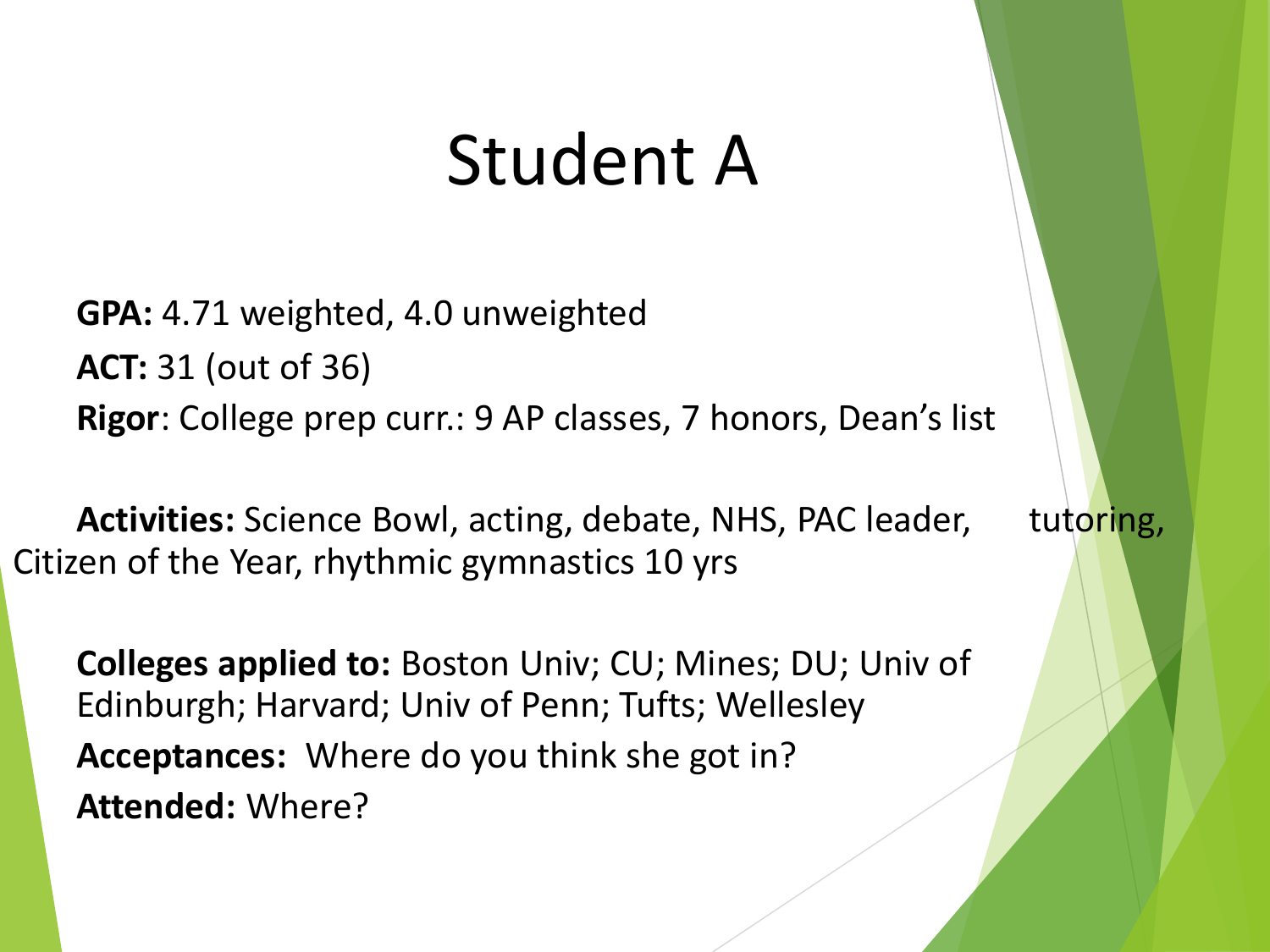# Student A

| Update<br>U of CO Boulder<br><b>Set Attending College:</b> |                       |                |                                |               |                |           |  |            |
|------------------------------------------------------------|-----------------------|----------------|--------------------------------|---------------|----------------|-----------|--|------------|
|                                                            |                       |                |                                |               |                |           |  |            |
| (select action)<br>Select apps and:                        |                       |                |                                |               |                |           |  |            |
| П                                                          | <b>Wellesley Coll</b> | ₽              | Initial materials<br>submitted | Submitted     | Not in<br>list | <b>RD</b> |  | Accepted   |
|                                                            | <b>Tufts Univ</b>     | $\mathbf{P}$   | Initial materials<br>submitted | Submitted     | Not in<br>list | <b>RD</b> |  | Accepted   |
|                                                            | U of<br>Pennsylvania  | $\mathbf{r}$   | Initial materials<br>submitted | Submitted     | Not in<br>list | <b>RD</b> |  | Accepted   |
|                                                            | <b>Harvard Univ</b>   | $\mathbf{r}$   | Initial materials<br>submitted | Submitted     | Not in<br>list | RD Yes    |  | Waitlisted |
| П                                                          | U of Edinburgh        |                | Initial materials<br>submitted | Submitted N/A |                | <b>RD</b> |  | Accepted   |
| п                                                          | U of Denver           | $\overline{?}$ | Initial materials<br>submitted | Submitted     | Not in<br>list | <b>RD</b> |  | Accepted   |
| П                                                          | CO Sch of Mines       | 모              | Initial materials<br>submitted | Submitted N/A |                | <b>RD</b> |  | Accepted   |
| п                                                          | U of CO Boulder       | 모              | Initial materials<br>submitted | Submitted N/A |                | <b>RD</b> |  | Accepted   |
|                                                            | <b>Boston Univ</b>    | $\overline{2}$ | Initial materials<br>submitted | Submitted     | Not in<br>list | <b>RD</b> |  | Accepted   |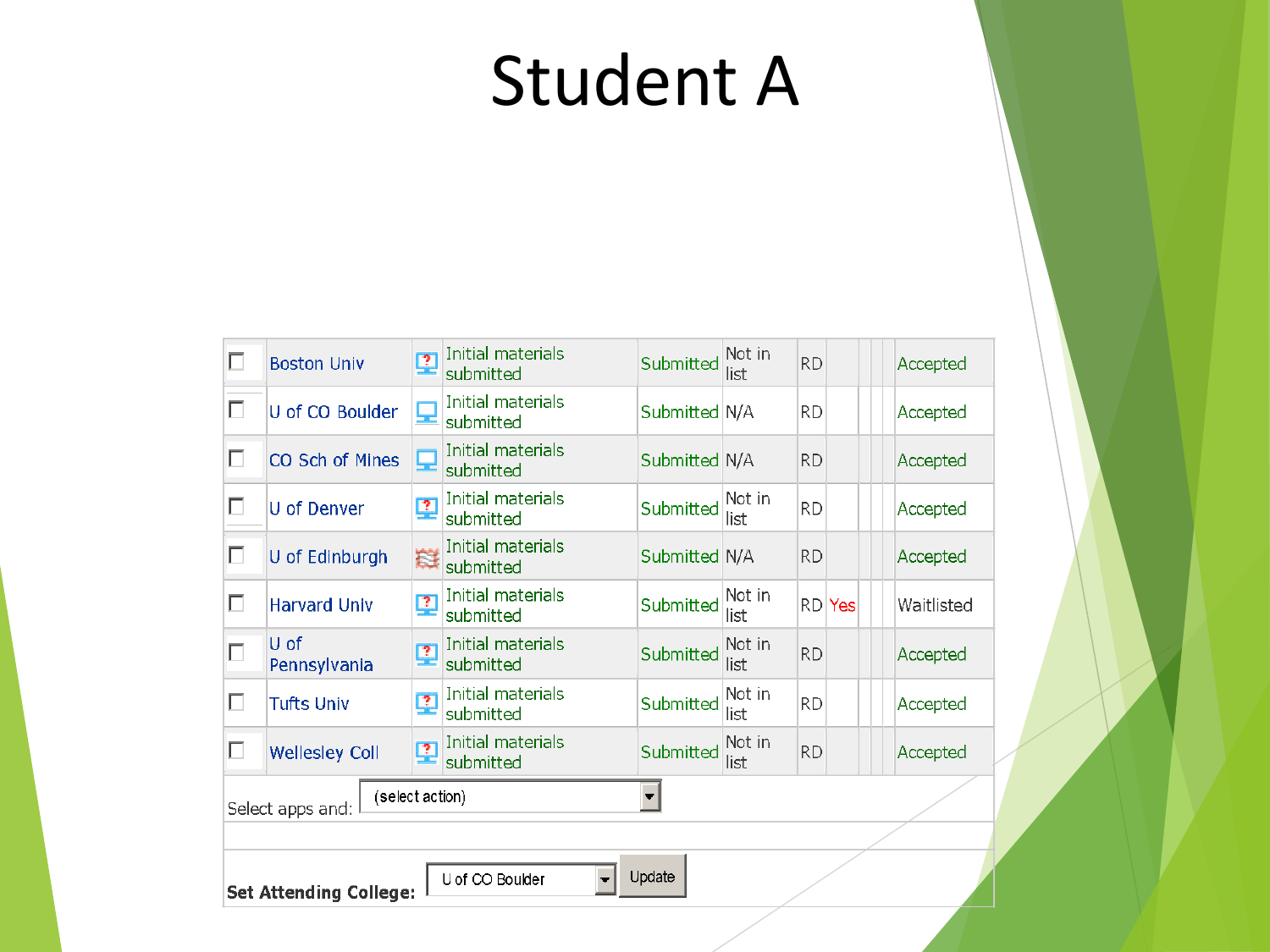#### Student B

**GPA:** 3.5 weighted, 3.4 unweighted **ACT:** 17 (out of 36) **Rigor:** College prep curriculum: 1 honors class

**Activities:** Varsity soccer player 4 years/MVP/captain and all conference; PAC leader; volleyball; basketball; track; loves art/poetry

**Colleges applied to:** Concordia; Kentucky Western; Regis; Westfield **Acceptances:** Where do you think she got in? **Attend:** Where?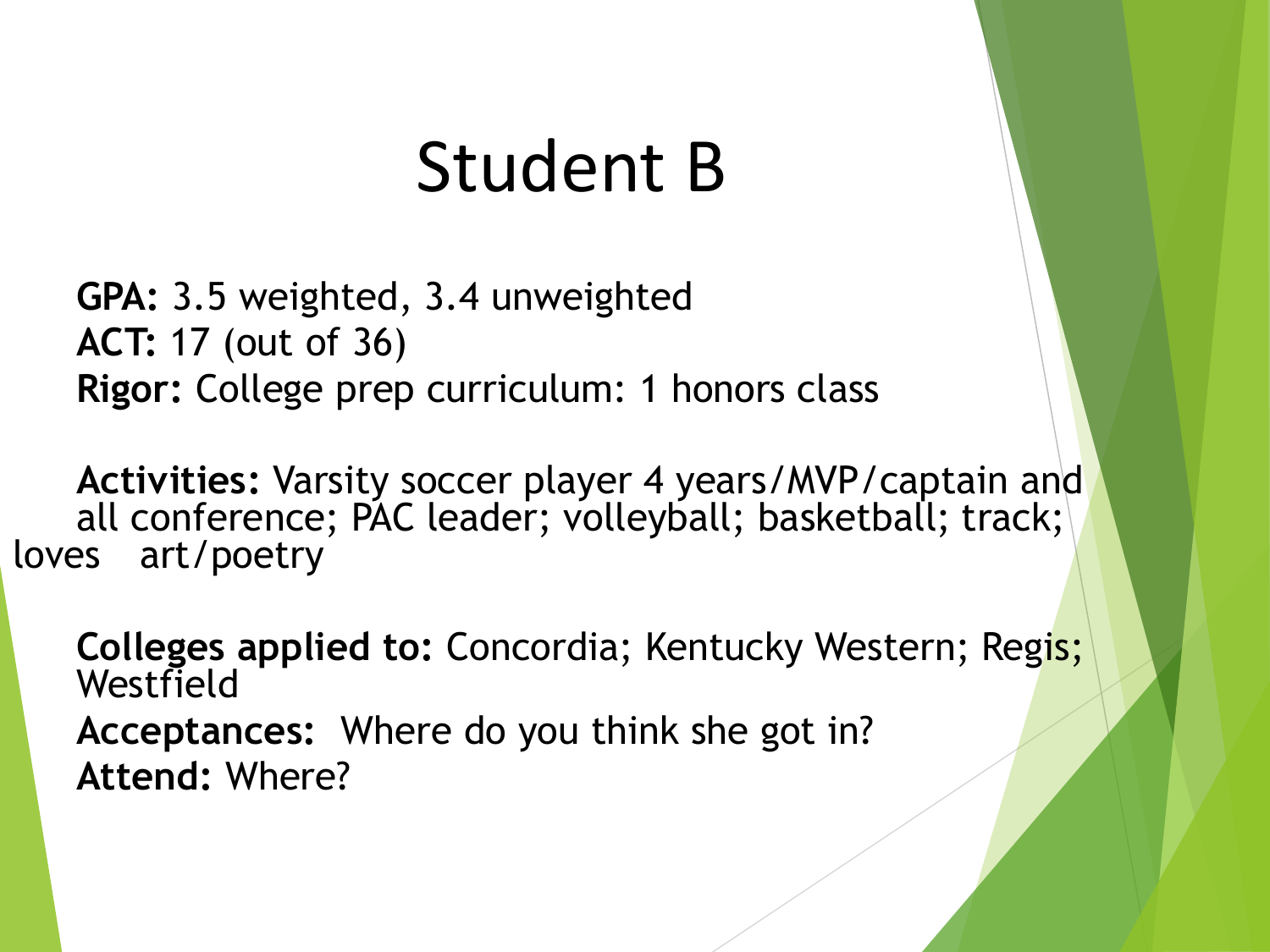#### Student B

|                                                       | Concordia Univ            | 딮             | Initial materials<br>submitted | Submitted N/A |                | <b>ROLL</b> |  |      | Accepted |
|-------------------------------------------------------|---------------------------|---------------|--------------------------------|---------------|----------------|-------------|--|------|----------|
| П                                                     | Kentucky Wesleyan<br>Coll | 簋             | Initial materials<br>submitted | Submitted N/A |                | <b>RD</b>   |  |      | Accepted |
| П                                                     | <b>Regis Univ</b>         | $\frac{2}{3}$ | Initial materials<br>submitted | Submitted     | Not in<br>list | <b>ROLL</b> |  | High | Accepted |
|                                                       | U of Washington           |               | Pending                        | Submitted N/A |                | <b>RD</b>   |  |      | Unknown  |
| Π                                                     | Westfield State Uni       | Ħ             | Initial materials<br>submitted | Submitted N/A |                | <b>RD</b>   |  |      | Accepted |
| (select action)<br>Select apps and:                   |                           |               |                                |               |                |             |  |      |          |
| Update<br>Regis Univ<br><b>Set Attending College:</b> |                           |               |                                |               |                |             |  |      |          |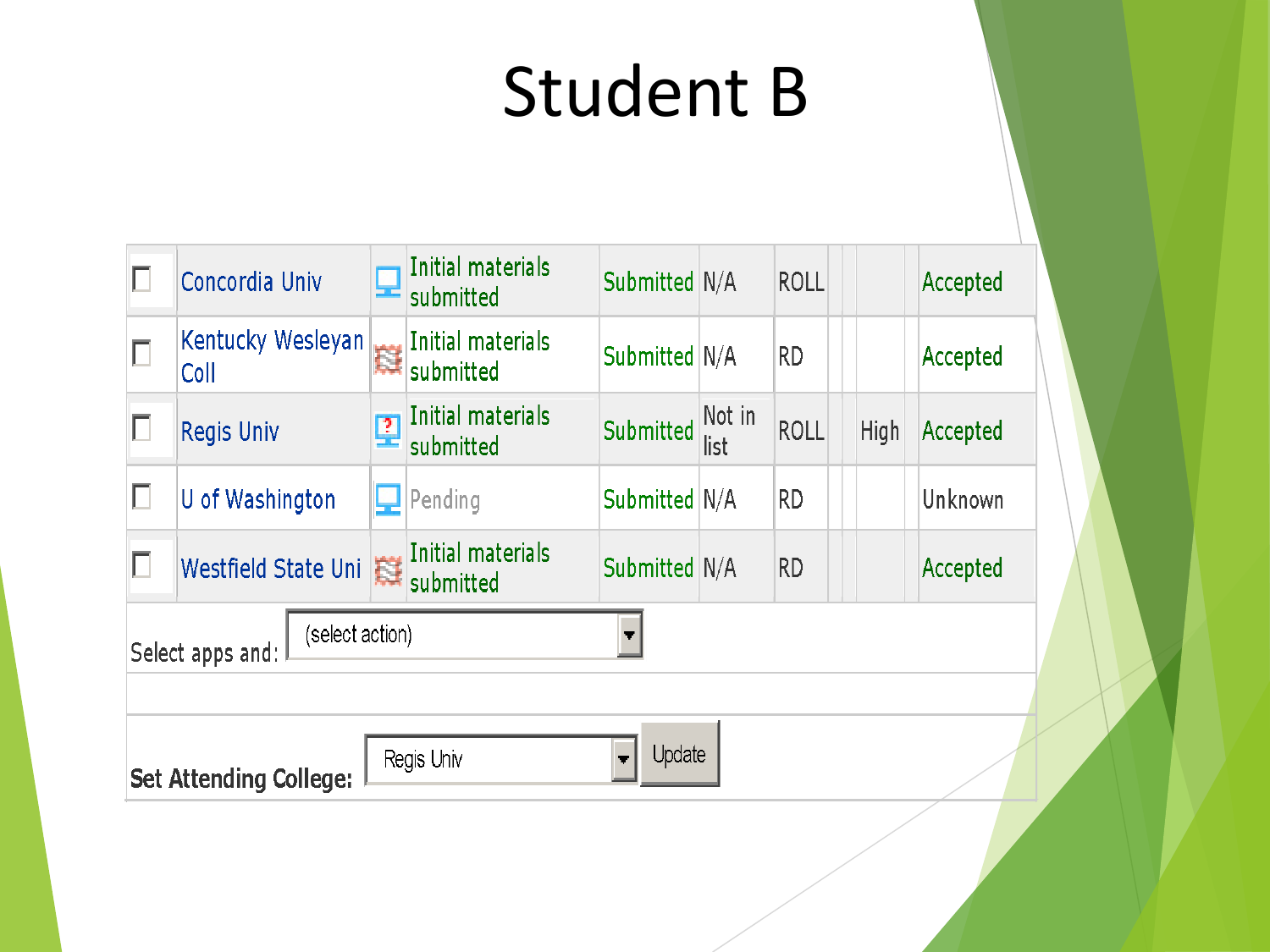# Student C

**GPA:** 4.5 weighted, 4.0 unweighted **ACT:** 30 (out of 36) **Rigor:** College prep curriculum: 5 AP classes, 7 honors, Dean's list

**Activities:** Fluent in Korean and Spanish, art teacher in summers, translator for Korean journal; DECA; Model UN; volunteer at public library; speech and debate; study abroad in 11<sup>th</sup> to Denmark; senior board member for library; violin 7 yrs., born & lived in Germany

#### **Colleges applied to:**

Boston C; Brown; Univ of Chicago; Columbia, Georgetown, Harvard, Polytech Inst. NYU; Princeton, Stanford, Univ of Virginia, Wheaton, Whittier; Yale

**Acceptances:** Where do you think she got in?

**Attend:** Where?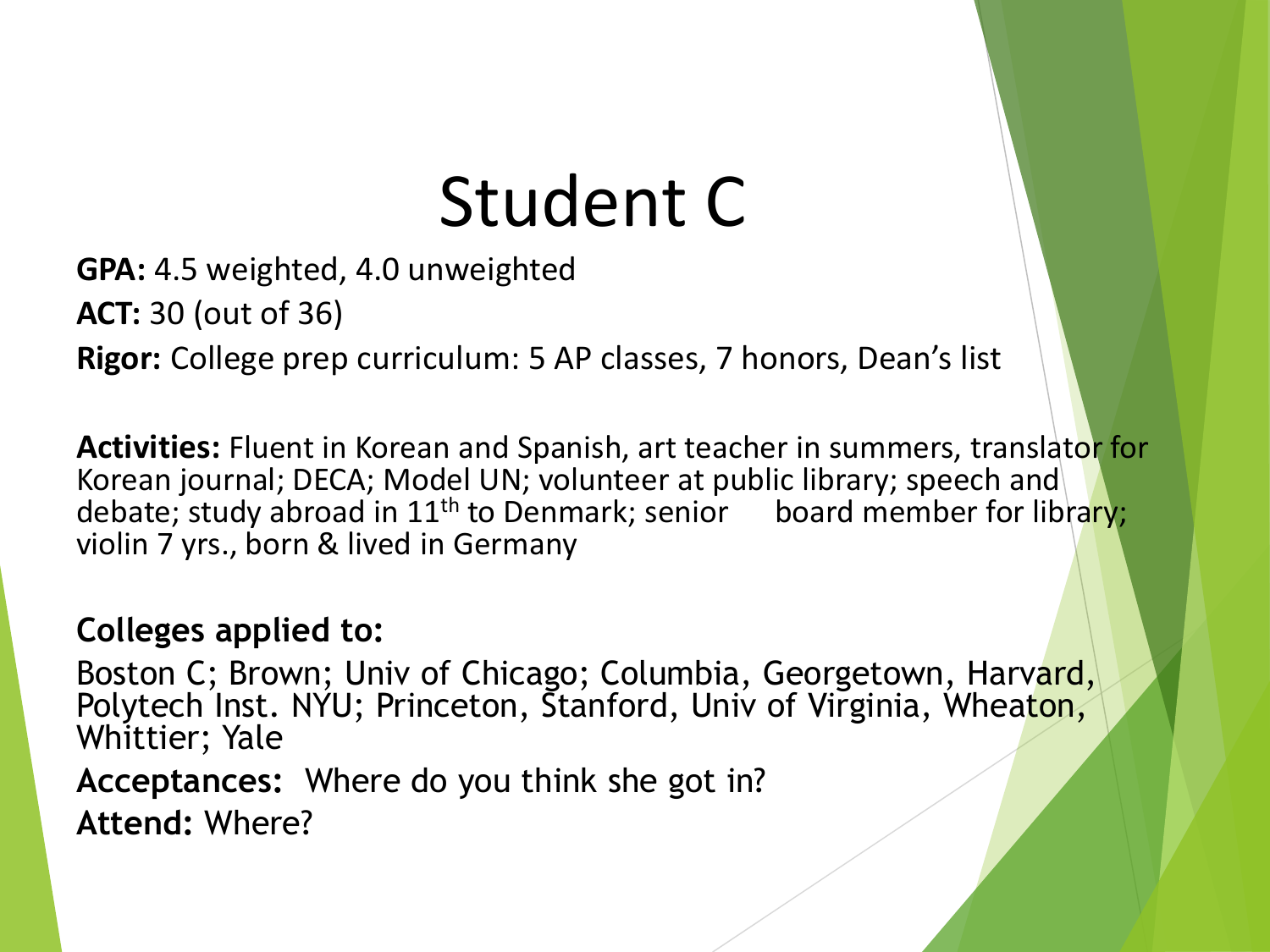#### Student C

| П                | <b>Boston Coll</b><br><b>College of Arts &amp; Sciences</b>                            | 뗻         | Initial materials submitted | <b>Submitted</b> | Not in list | <b>RD</b> | Yes |            |          | Waitlisted    |
|------------------|----------------------------------------------------------------------------------------|-----------|-----------------------------|------------------|-------------|-----------|-----|------------|----------|---------------|
| П                | <b>Brown Univ</b>                                                                      | <b>CA</b> | Initial materials submitted | Submitted        | Not in list | <b>RD</b> |     |            |          | <b>Denied</b> |
| п                | Univ of Chicago                                                                        | ĻΩ        | Initial materials submitted | Submitted        | Not in list | EA        |     | <b>Yes</b> |          | <b>Denied</b> |
| П                | Columbia Univ                                                                          | <u>CA</u> | Initial materials submitted | Submitted        | Not in list | <b>RD</b> |     |            |          | Denied        |
| Π                | Georgetown Univ<br>The Walsh School of Foreign Service                                 | 5         | Initial materials submitted | Submitted        | N/A         | EA        |     |            | Yes High | <b>Denied</b> |
| П                | <b>Harvard Univ</b>                                                                    | <u>CA</u> | Initial materials submitted | Submitted        | Not in list | <b>RD</b> |     |            |          | <b>Denied</b> |
| П                | Polytechnic Inst of NYU                                                                | 똊         | Initial materials submitted | Submitted        | Not in list | <b>RD</b> |     |            |          | Accepted      |
| П                | <b>Princeton Univ</b>                                                                  | <u>CA</u> | Initial materials submitted | Submitted        | Not in list | <b>RD</b> |     |            |          | <b>Denied</b> |
| П                | <b>Stanford Univ</b>                                                                   | 똊         | Initial materials submitted | Submitted        | Not in list | RD.       |     |            |          | Denied        |
| П                | U of Virginia                                                                          | 똊         | Initial materials submitted |                  | Not in list | <b>RD</b> |     |            |          | Accepted      |
| 口                | Wheaton Coll MA                                                                        | 똎         | Initial materials submitted | Submitted        | Not in list | <b>RD</b> |     |            |          | Accepted      |
| П                | <b>Whittier Coll</b>                                                                   | <u>CA</u> | Initial materials submitted | Submitted        | Not in list | EA        |     |            |          | Accepted      |
| П                | Yale Univ                                                                              | 뎩         | Initial materials submitted | Submitted        | Not in list | <b>RD</b> |     |            |          | Denied        |
| Select apps and: |                                                                                        |           |                             |                  |             |           |     |            |          |               |
|                  |                                                                                        |           |                             |                  |             |           |     |            |          |               |
|                  | $\overline{\phantom{a}}$<br>Update<br>Wheaton Coll MA<br><b>Set Attending College:</b> |           |                             |                  |             |           |     |            |          |               |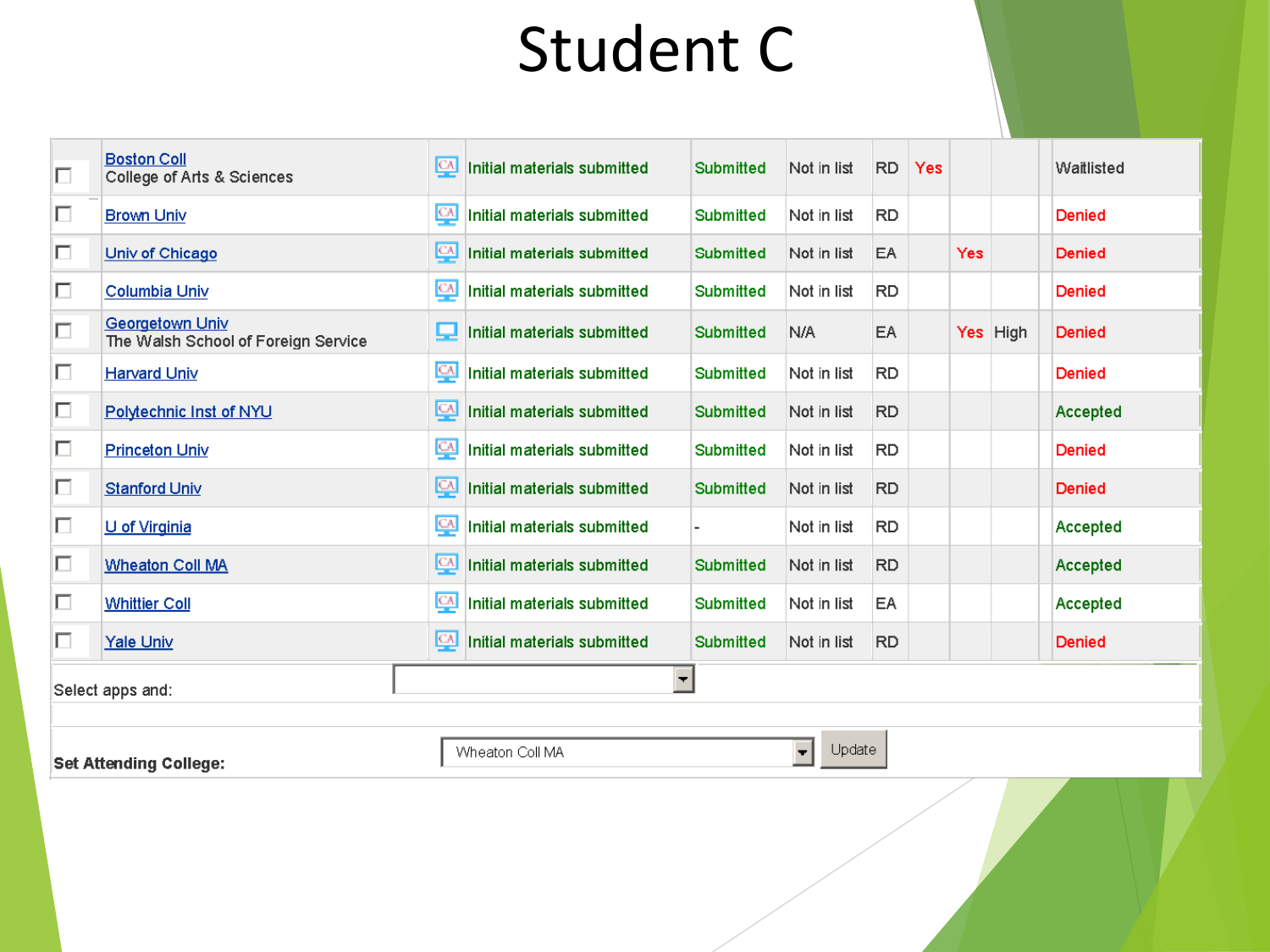# Student Summer To-Do List

- Volunteer & Log community service hours
- Get jobs, internships
- Visit colleges and conduct searches/research
- Take summer school if lacking credits
- Start at least one application
- Take SAT/ACT prep class and/or tests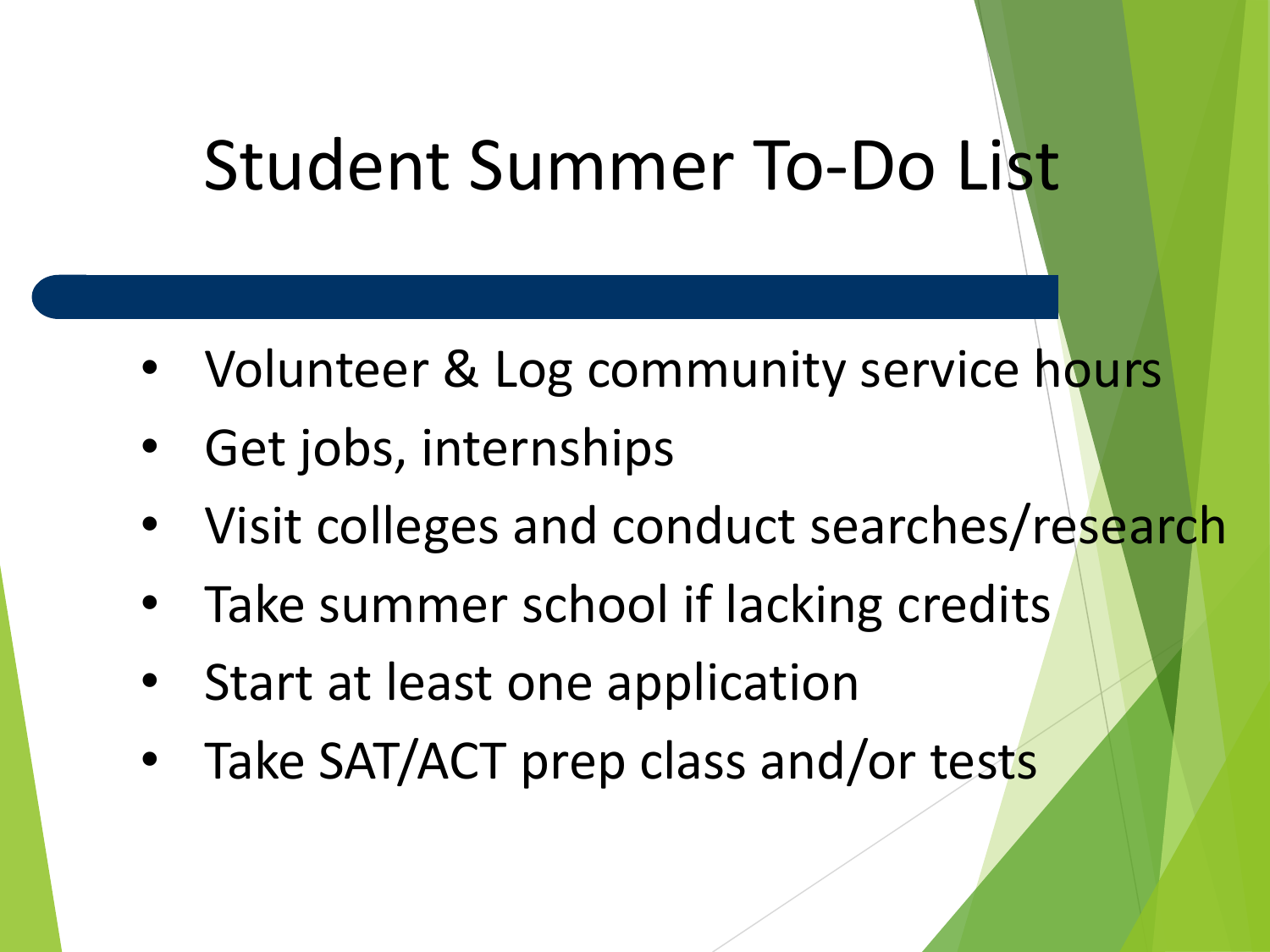#### 2016-17 Estimated EFC at various income levels

(family of 4; 1 child in college; parents are married; student income = 0; parent and student assets = 0)

College costs =  $$30,000$ 

| Income:   | EFC:           | Notes:                                            |
|-----------|----------------|---------------------------------------------------|
| \$200,000 | 50,000         |                                                   |
| \$180,000 | 43,600         |                                                   |
| \$150,000 | 33,600         |                                                   |
| \$120,000 | 23,600         |                                                   |
| \$100,000 | 17,300         |                                                   |
| \$80,000  | 10,300         |                                                   |
| \$62,000  | 5,100          | (Pell grant of \$665) Highest income eligible     |
| \$60,000  | 4675           | (Pell grant of \$1165)                            |
| \$50,000  | 2860           | (Pell grant of \$2965)                            |
| \$45,000  | 2005           | (Pell grant of \$3,765) Qualify for reduced lunch |
| \$31,500  | $\overline{0}$ | (Pell grant of \$5,815) Qualify for free lunch    |
| \$24,000  | $\overline{0}$ | (Pell grant of \$5,815) Fed. poverty guideline    |
|           |                |                                                   |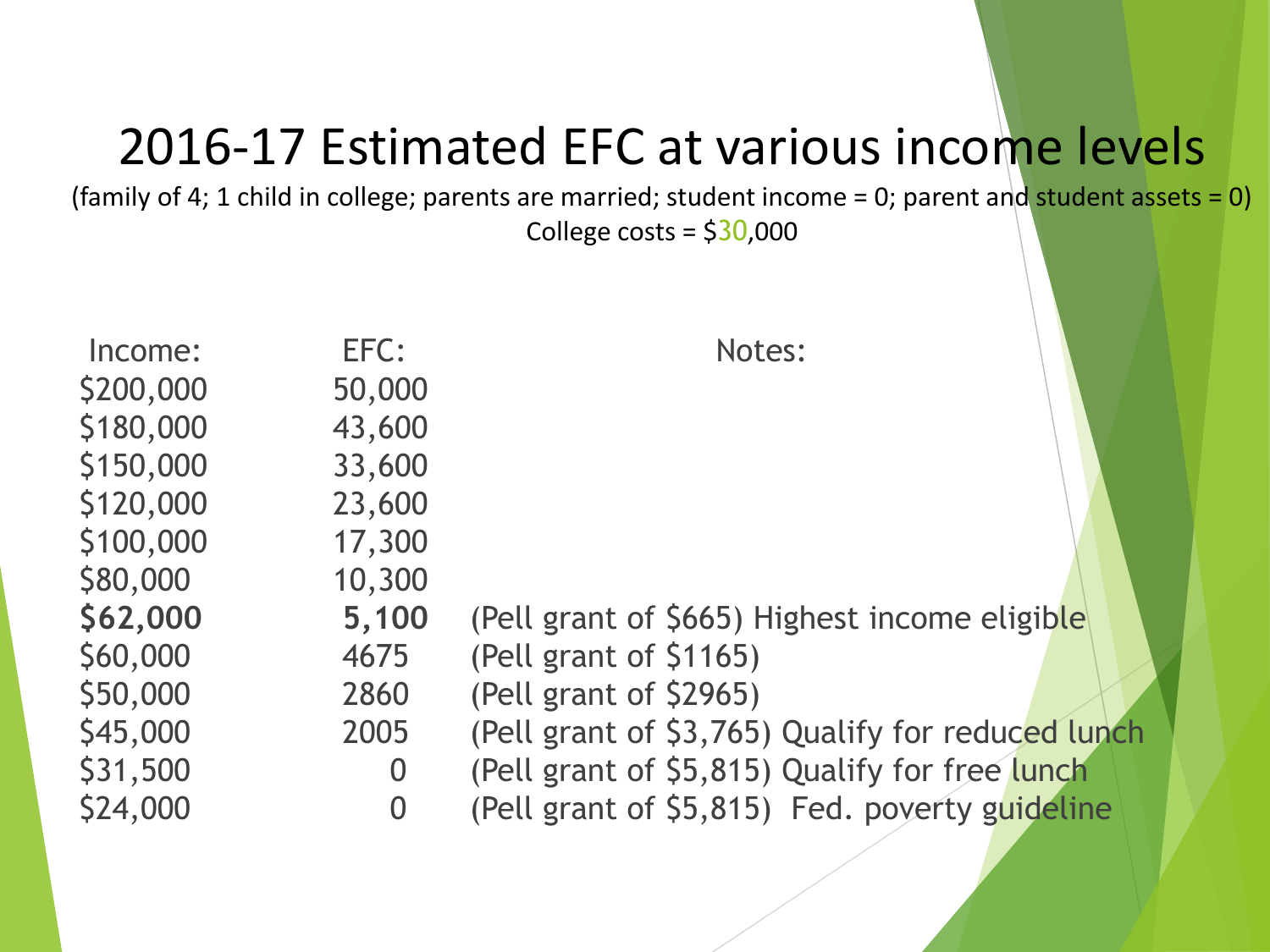#### **Closure**

- What remaining questions do you have?
- Fit + Funding  $=$  Finishing
- Research, visit, interview if on campus
- Be honest about family finances
- Go over your student's Indigo report with them
- We will see you at your student's Junior Meeting (bring questions & your EFC)!

While we all hope that our children will do well in school, we hope with even greater fervor that they will do well in life. Madeline Levine, PhD